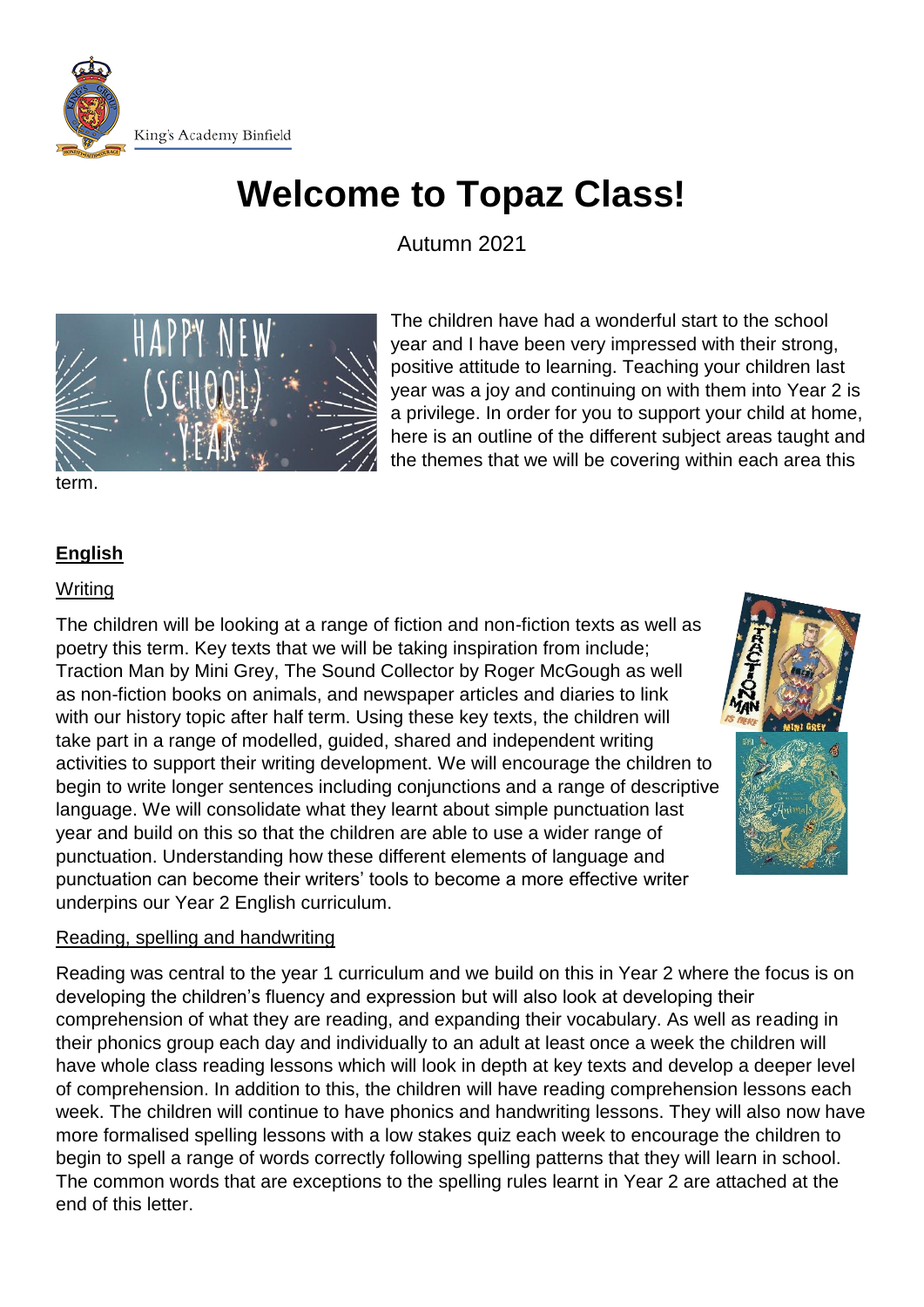## **Mathematics**

Mathematics in the Autumn term of Year 2 focuses mainly on number and calculation. The children will be looking at place value, addition and subtraction as well as money. We will also begin looking at multiplication and division at the end of the Autumn term. You can support your child's mathematics learning at home by:

- Practise counting forwards and backwards by playing games such as Snakes and Ladders.
- Count in 2s, 5s and 10s
- Learn to tell the time, initially to the o'clock and half past, then to the nearest quarter hour and then the nearest five minutes, as this will be a focus later in the year.
- Play card games to develop strategic thinking
- Play with money, looking at the values of coins and how to pay and get change.

In order to help you child at home, here are some of the ways in which addition and subtraction are taught in Year 2:

## **Addition** Counting on Add any pair of 2-digit numbers by counting on in tens and then in ones, *e.g.55+37 as 55 add 30 (85) add 7 (92)* Add 10 and small multiples of 10 to any given 2-digit number, *e.g. 76+20 as 76,86,96 or in one hop 76+20* Using number facts Number bonds – knowing all the pairs of numbers which make all the numbers to 12, and pairs with a total of 20 Patterns of known facts, *e.g. 6+3=9, so we know 36+3=39, 66+3=69* Bridging ten, *e.g. 57+5 as 57 add 3 then add 2 more* Add three or more single-digit numbers, spotting bonds to 10 or doubles *e.g. 6+7+4+2 as 10+7+2* Using Place Value Know 1 more or 10 more than any number, e.g.1 more than 67 or 10 more than 85 Partitioning, e.g. 55+37 as 50+30 and 5+7 finally combining the two totals: 80+12  $> 580$  $\frac{1}{|7|}$  = 12  $80+12=92$

#### **Subtraction**

Using Place Value

Know 1 less or 10 less than any number, *e.g. 1 less than 74 or 10 less than 82* Partitioning, *e.g. 55-32 as 50-30 and 5-2 combining the answers 20+3*



#### Taking away

Subtract 10 and small multiples of 10 from any given 2-digit number, *e.g. 76-20 and . J* Count back in ones and tens from any given 2-digit number, *e.g. 67-33 as 67 subtract 30 (37) then count back 3 (34)*

#### Using number facts

Number bonds – knowing all the pairs of numbers which make all the numbers to 12 Subtract a single-digit number from any 2-digit number using number facts, including bridging multiples of 10, *e.g. 52-6 as 52 subtract 2 then subtract 4 more*

 $\downarrow$  $2-$ 888 8 8888 88  $50$  $45$  $46$ Counting up

Find the difference between two numbers on a line, *e.g. 51-47*

# **Science**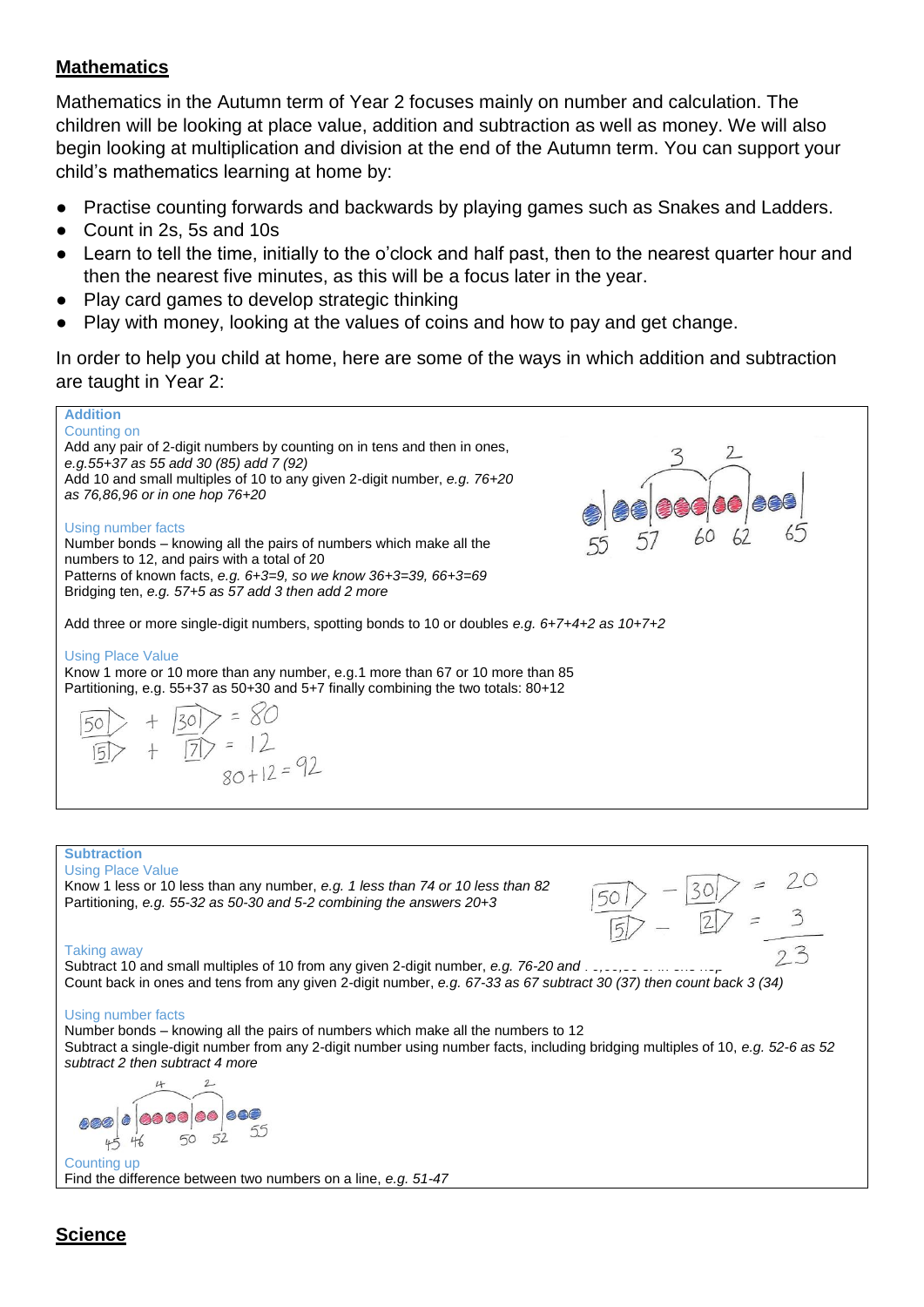The two science topics covered this term are 'Animals, including Humans' and 'Uses of Everyday Materials'. Within the first science topic, the children will be learning about the basic needs for survival and thinking about how animals, including humans, grow and change from babies to adults. We will also be looking into the importance of exercise, healthy eating and hygiene.

Later on in the term we will be looking at everyday materials and their uses. The children will have plenty of opportunities to sort a range of materials in different ways, according to their properties and compare the suitability of everyday materials through investigations.

# **Humanities**

The first topic this term is 'On Our Doorstep' where the children will be learning about the United Kingdom. We will be studying the characteristics of the four different countries of the UK and their capital cities. The children will



be using basic geographical vocabulary such as; coast, hill and mountain.

After half term, the topic is called 'Fire, Fire!'

where the children will be learning all about the Great Fire of London. We will be using different sources such as Samuel Pepys' diary entries to find out information about the events of the Great Fire of London.

# **Art and DT**

In the first half term as we are learning about the four countries that make up the U.K. we will be looking at key features of each of these countries to inspire our artwork. For example, silhouette paintings of the London skyline, baking Scottish shortbread and Welsh cakes, and using the natural rock formations of the Giants Causeway to study patterns in nature. After half term, we will be building our own model houses to link with our science and history topics and looking at autumn and winter themed art and design.

# **Computing**

This term the children will be learning about computers and networks and the role that they play in our everyday lives. We will learn about the benefits of technology, but also how to use it safely. The children will begin to develop an understanding of how choices are made when using technology. We will also be looking at digital photography after half term, the children will be learning how to take, edit and change photos digitally.

# **Specialist teachers**

The children will be taught Spanish, Music and P.E. by specialist teachers every week. This will be supported by additional teaching and lessons from the class teacher.

# **Music**

Music will be taught each week, exploring the importance of music around the world as well as learning the key musical skills of listening, composing and performing. The children will also be learning about different composers through our 'Composer of the Fortnight' series and their place in history.

# **Spanish**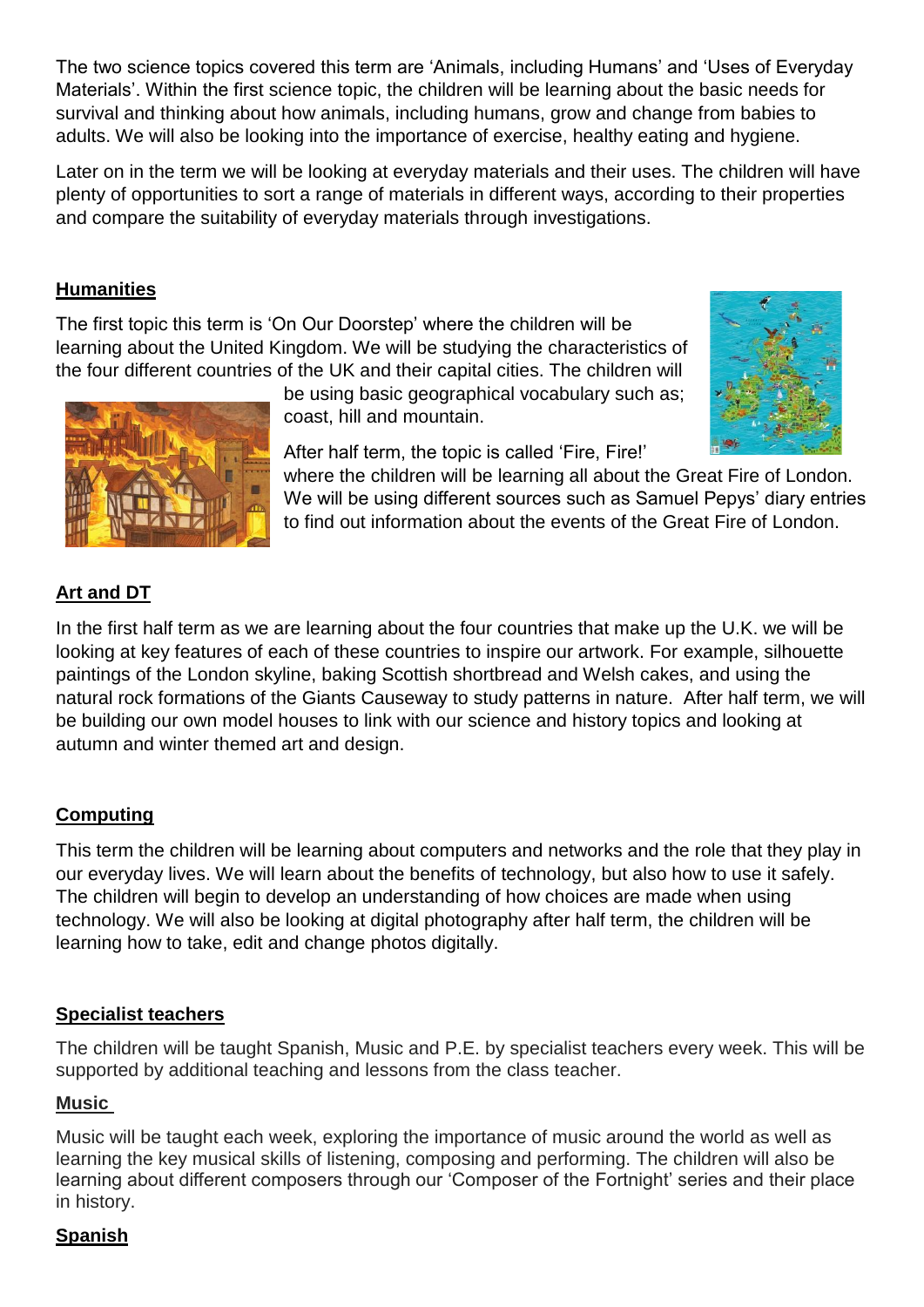Spanish will be taught once a week over the term. The children will be building their cultural awareness of Spain and beginning to learn more about the country. Children will carry out a variety of interactive and fun activities to build their range of Spanish phonics and vocabulary.

# **Physical Education**

Over the term, the children will be taught yoga and mini tennis by a specialist teacher providing them with the opportunity to develop their skills in both sports. Pupils will participate in yoga for half a term and mini tennis for half a term.

## **Star of the Week**

Every week I will be looking for outstanding examples of the school's DARE values and I will be giving out a Star of the Week certificate to a child in the class who has consistently demonstrated one or more of the values throughout the week, this will be done in our whole school celebration assembly on a Friday.



# **Home Learning**

Home Learning will be sent out on a Wednesday and should be handed in by the following Tuesday. Children are expected to read at home for 5-10 minutes every night and to bring their Reading Record to school every day.

Children may have spelling words to learn and there will be a quiz on a Monday at school. They will have a 'look, say, cover, write check' sheet to practise with at home.

I am very much looking forward to sharing a fun and enjoyable learning journey with the children this year and also working in a supportive partnership with you.

Please do not hesitate to come and ask me any questions.

Kind regards,

Miss Kenney